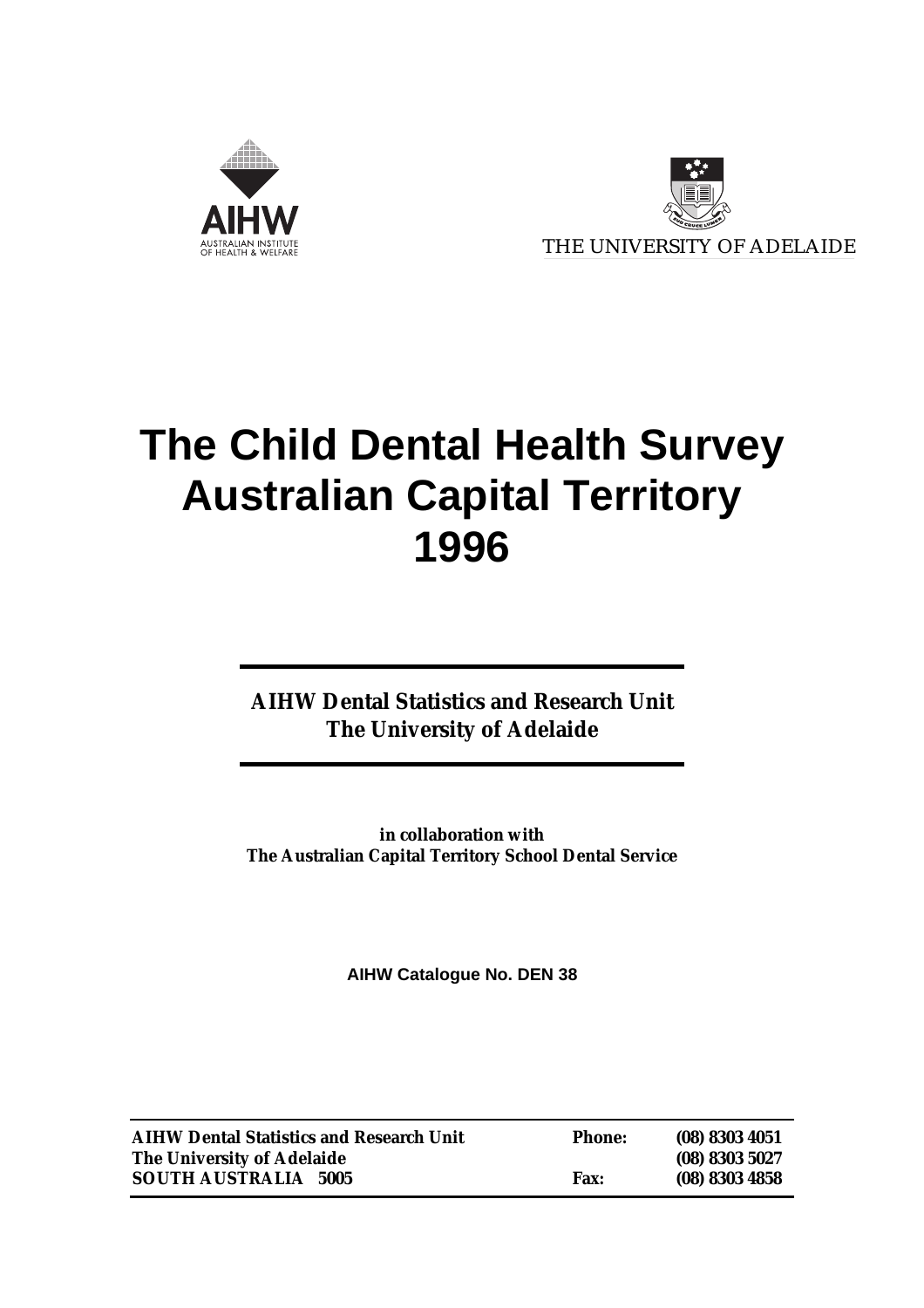The Australian Institute of Health and Welfare (AIHW) is an independent health and welfare statistics and information agency in the Commonwealth Health and Family Services portfolio. The Institute's mission is to inform community discussion and decision making through national leadership in the development and provision of authoritative and timely information on the health and welfare of Australians.

The AIHW Dental Statistics and Research Unit (DSRU) is a collaborative unit of the AIHW established in 1988 at The University of Adelaide. The DSRU aims to improve the oral health of Australians through the collection, analysis and reporting of dental statistics and research on the dental workforce, dental health status, dental practices and the use of dental services.

#### **Suggested citation**

AIHW Dental Statistics and Research Unit (1999). *Child Dental Health Survey, Australian Capital Territory 1996*.

#### **Acknowledgments**

These data used for this report were collected in collaboration with the Australian Capital Territory School Dental Service. The support of the service and its staff was crucial to the successful collection of data for this survey.

#### **DSRU Staff:**

| Director:                       | Professor John Spencer                       |
|---------------------------------|----------------------------------------------|
| <b>Acting Deputy Directors:</b> | Dr Kaye Roberts-Thomson                      |
|                                 | Mr Fearnley Szuster                          |
| <b>Research Officers:</b>       | Mr Jason Armfield                            |
|                                 | Mr David Brennan                             |
|                                 | Mr Knute Carter                              |
|                                 | Dr Jane Chalmers                             |
|                                 | Ms Liana Luzzi                               |
|                                 | Mrs Judy Stewart                             |
| <b>Research Associates:</b>     | Ms Kelly Jones                               |
|                                 | Dr Rachael Mathew                            |
|                                 | Dr Anu Narayanan                             |
| <b>Administrative Staff:</b>    | Mrs Lorna Lucas                              |
| Consultant:                     | Dr Gary Slade (University of North Carolina) |

Any comments or information relevant to the subject matter of this report would be welcome. Correspondence should be directed to:

The Director AIHW Dental Statistics and Research Unit The University of Adelaide SOUTH AUSTRALIA 5005

| Tel:     | (08) 8303 4051                               |
|----------|----------------------------------------------|
| Fax:     | $(08)$ 8303 4858                             |
| E-mail:  | aihw.dsru@dentistry.adelaide.edu.au          |
| Website: | http://www.adelaide.edu.au/socprev-dent/dsru |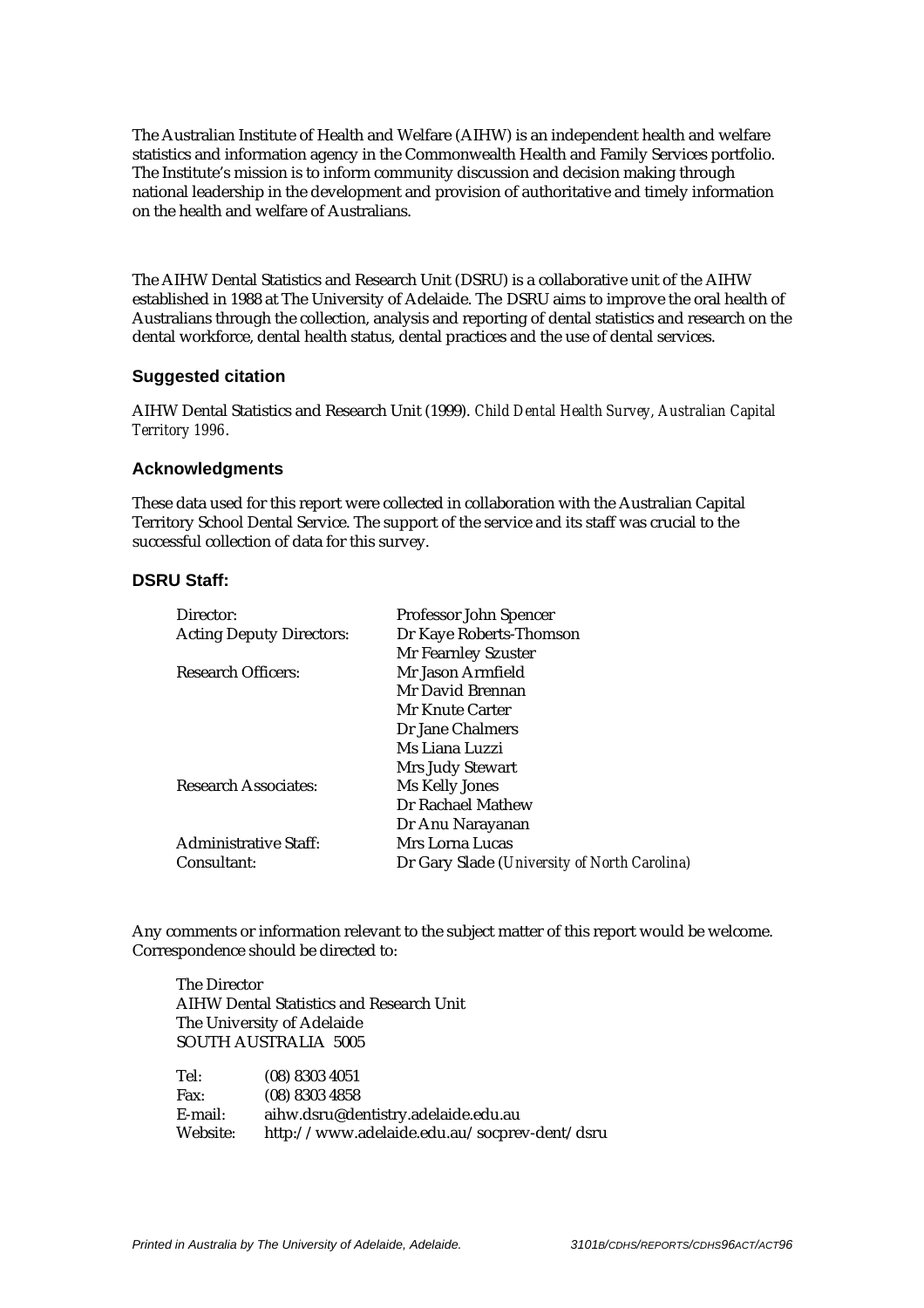# **CONTENTS**

# **TABLES**

# **FIGURES**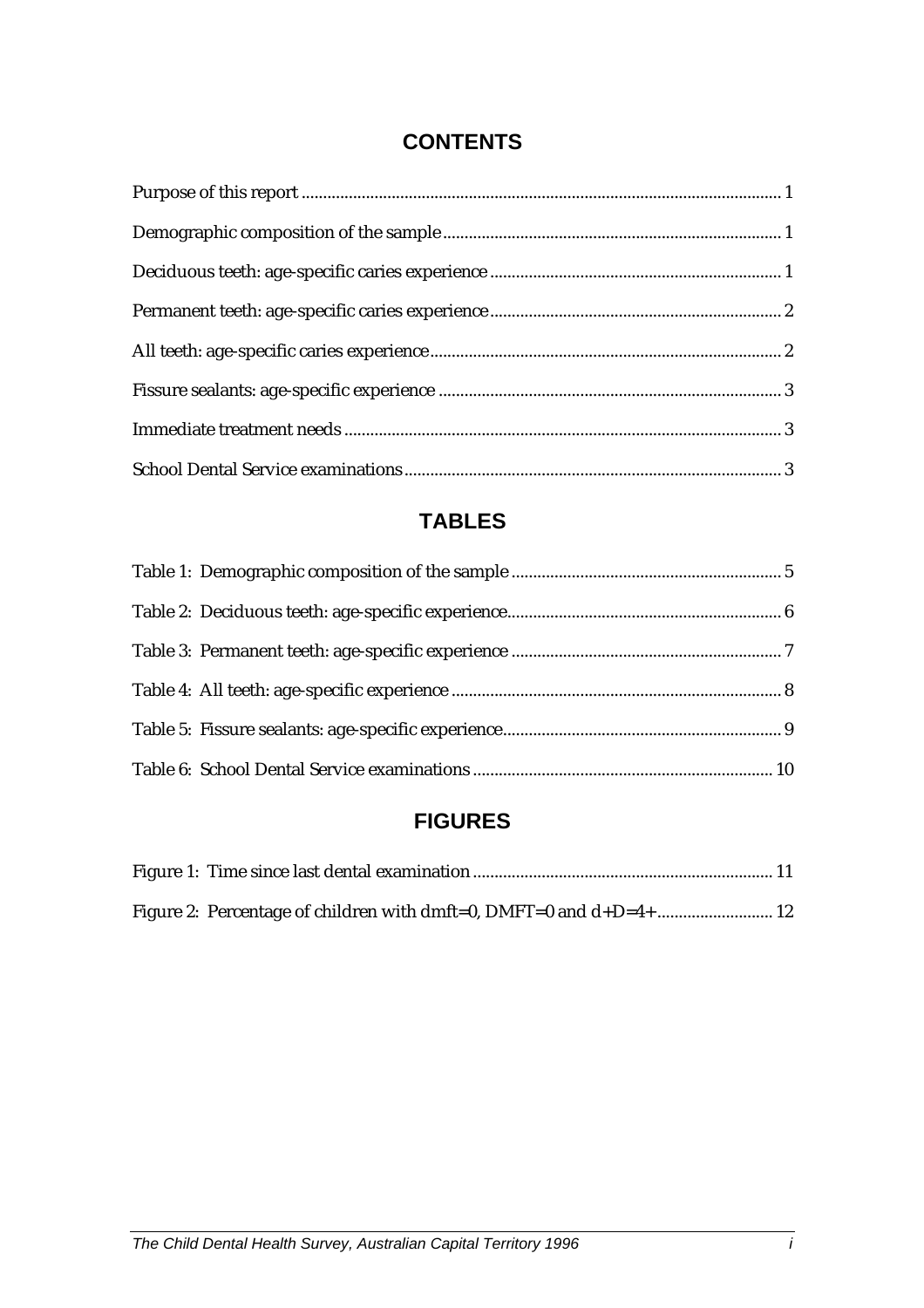# **Purpose of this report**

This report is part of the annual series providing descriptive statistics concerning child dental health in the Australian Capital Territory. The report contains tables and figures. Information listed in the tables includes: the age and sex of children in the sample, their deciduous and permanent caries experience, frequency of fissure sealants and children's history of School Dental Service examinations. The figures combine and summarise information from four of the tables.

These data were collected during the 1996 calendar year from patients of the ACT School Dental Service by dental therapists and dentists. A random sampling procedure was used to select approximately one in two (1:2.5) patients. This was achieved by selecting those children whose birthday was between the 1st and 12th (inclusive) of any month. Provision was made for inclusion and numerical weighting of data from children whose date of birth was unknown. A total of 54 patients with birth dates outside of the desired sampling frame were also sampled. These children were included in the analyses with appropriate adjustments being made to statistical weightings.

The following sections briefly describe each table (see pages 5-10) and provide a simple, summary statement highlighting differences between the 1996 and 1995 findings. However, no formal hypothesis tests have been undertaken and descriptions of difference between years are intended as a guide to the reader rather than an evaluation of trends.

# **Demographic composition of the sample**

The great majority of children in the sample (95.2 per cent) were aged between 5 and 12 years inclusive, with approximately equivalent numbers in individual ages within the range of 6 to 11 years (see Table 1). Twelve year-olds were less than half as likely as those aged between 6 and 11 years to be in the sample, while 4-year-olds and those aged 13+ were infrequent. Males and females were represented in approximately equal proportions.

This distribution of the sample is closely related to the main target groups of children served by the School Dental Service in the ACT and emphasises that the sample is representative of primary school aged children served by the School Dental Service, rather than all children in the ACT. The small numbers of children aged 4 and 13+ are likely to be less representative of ACT children in general, and their small numbers contribute to imprecision in some age-specific statistics contained in the remaining tables.

#### **Changes since 1995**

There was an increase of 645 in the sampled number of cases from 1995.

### **Deciduous teeth: age-specific caries experience**

The mean number of clinically decayed (d) teeth among children aged 5 to 10 years decreased from 0.75 to 0.36 (see Table 2). This can be explained by the exfoliation of deciduous teeth (as seen by the decrease in the mean number of deciduous teeth in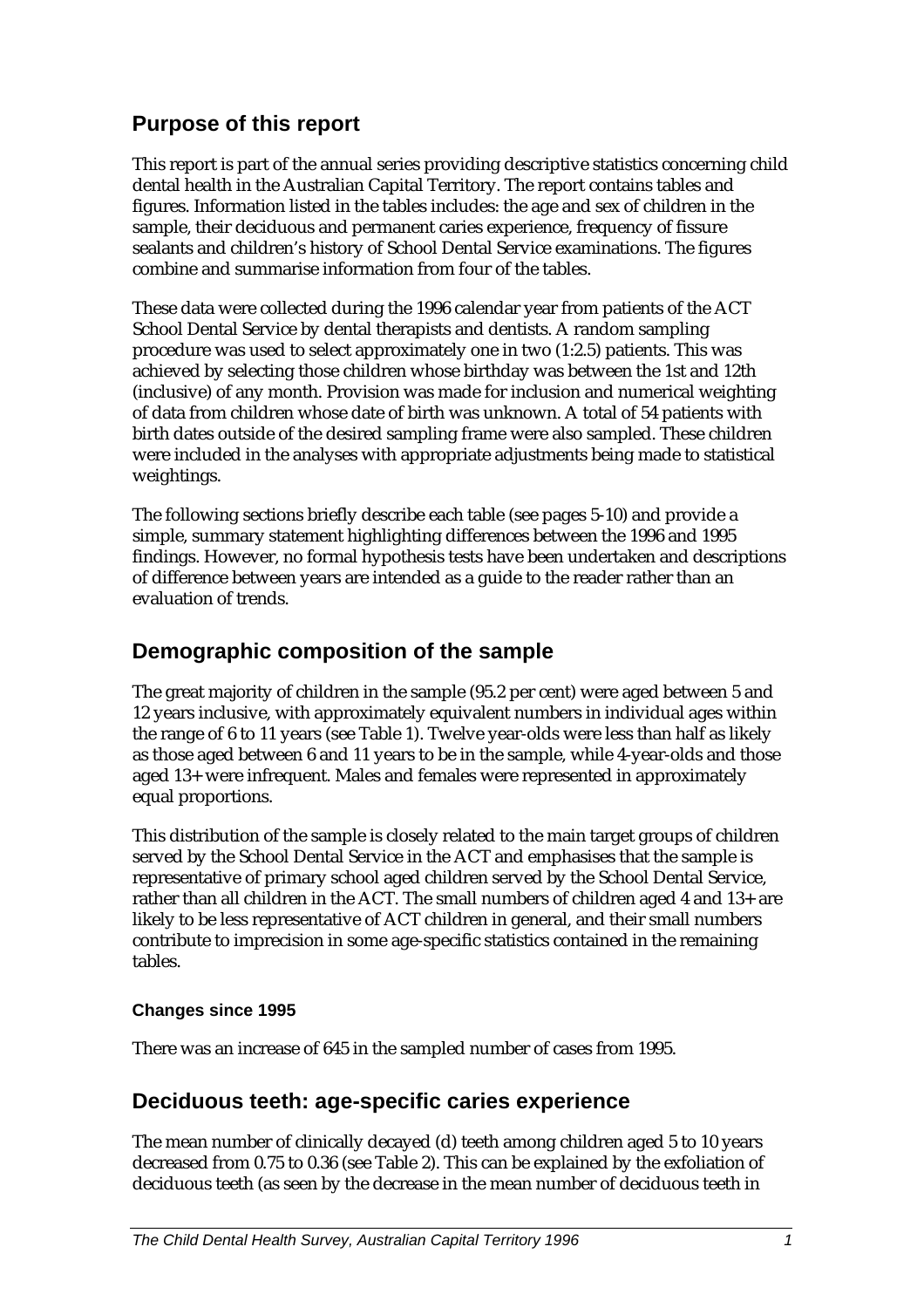Table 2) and does not reflect a reduction in the percentage of teeth with decay in older age groups. The magnitude of variation in mean dmft (0.89 to 1.29) in the 5–10 yearold age range was similar to that of mean decay in absolute terms, with the mean number decreasing to six years of age, increasing to ages eight and nine years, before declining.

The percentage of caries experience due to decay  $(d/dmft)$  showed an age-associated decline, more than halving from 79.9 per cent among five year-olds to 34.2 per cent among 10 year-olds. By comparison, the percentage of caries-free children (% dmft=0) showed a more modest reduction from 69.6 per cent among five year-olds to 55.9 per cent among 10 year-olds.

#### **Changes since 1995**

The mean number of clinically detectable decayed teeth and mean dmft scores were appreciably lower in 1996 for five and six year-olds and also for 10 year-olds. For all ages  $d/dmft$  was higher in 1996 than in 1995. The percentage of children with dmft=0 was also higher across age groups in 1996 than in 1995.

#### **Permanent teeth: age-specific caries experience**

It can be seen from Table 3 that the mean number of clinically detectable decayed permanent teeth (D) was smaller than the mean number of clinically decayed deciduous teeth. Detectable decay increased across the age range of 6–14 years (0.02 to 0.37 teeth). The mean DMFT also increased quite consistently across age groups, from 0.02 for 5 year-olds to 1.22 for children aged 15 years and over. The age-related increase in D and DMFT scores reflects the increase in permanent teeth with age, from 1.08 for 5 year olds to 27.53 for those aged 15 years and older. The percentage of DMFT due to decay (D/DMFT) and the percentage of caries free children (DMFT=0) generally declined across age groups. Age-specific D/DMFT percentages were lower than d/dmft percentages between the ages of five and nine. It is noteworthy that more than 68.6 per cent of children aged 12 or less had no clinically detectable caries experience in their permanent teeth (DMFT=0). The mean DMFT for 12 year-olds was 0.56.

#### **Changes since 1995**

Increases in the mean number of clinically decayed permanent teeth can be seen for children aged 11-12 years of age. There has also been an increase across most age groups for D/DMFT in 1996, compared to 1995.

# **All teeth: age-specific caries experience**

Untreated caries in the combined deciduous and permanent dentitions  $(d+D=1, 2, 3)$  or 4+) existed for between 31.4 and 18.3 per cent of children in the age range 5 to 12 years (see Table 4). The greatest likelihood of detectable untreated decay existed for 8 yearolds. However, the most extensive levels of untreated decay (d+D=4 or more) occurred in the younger age groups with the percentage  $d+D=4+$  declining with increasing age.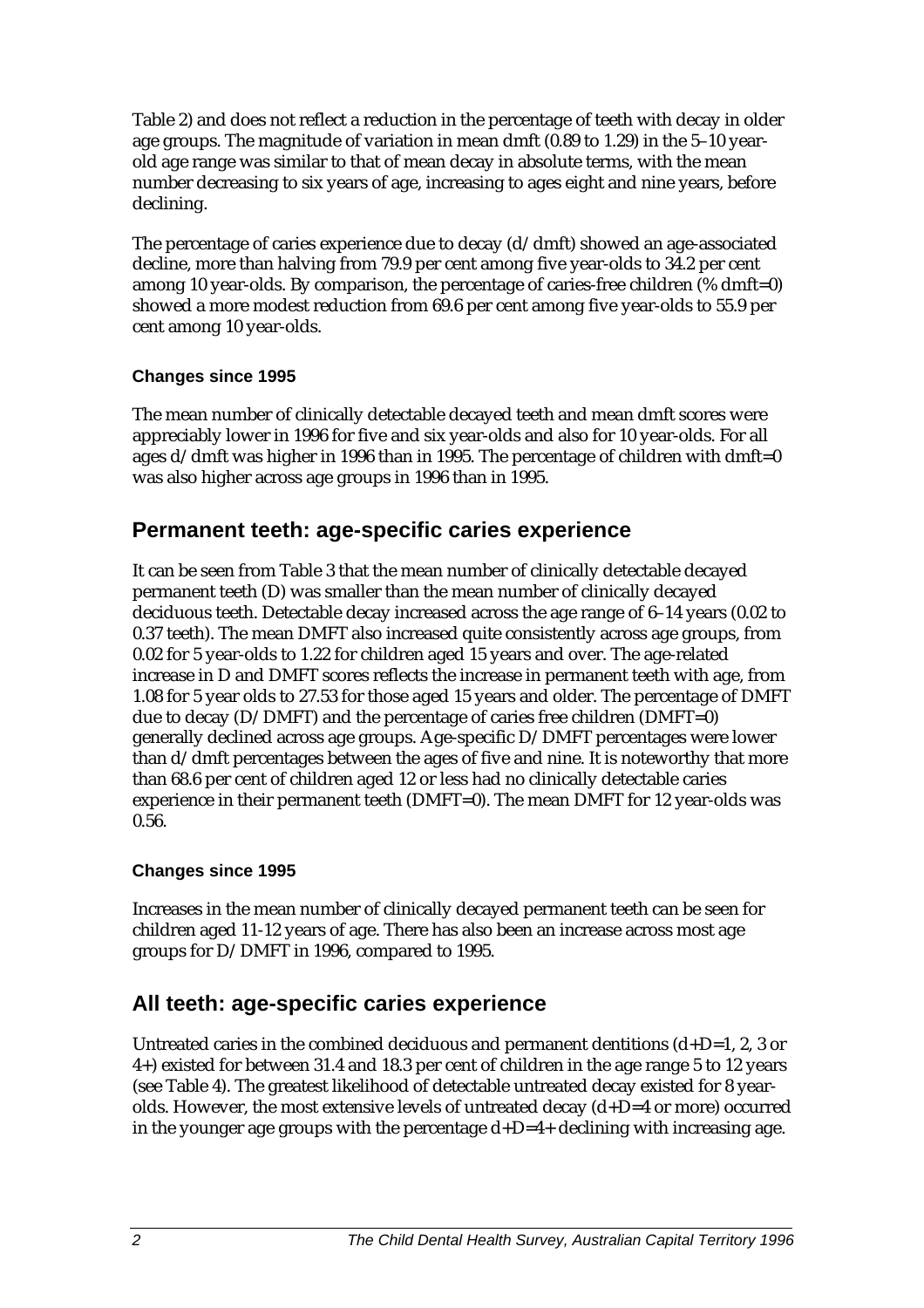More than 99 per cent of children had no deciduous or permanent teeth missing due to caries. However, smaller percentages avoided fillings. The percentage of children without fillings declined to age 10, increased to age 12, and then declined again. There was a similar pattern in the percentage of children with no caries experience in either deciduous or permanent dentition (dmft+DMFT=0), from 68.9 per cent at age five to 48.4 per cent at age 10, increasing to 59.3 per cent at age 13, and then declining. More than 50 per cent of children at every specific age group bar one had no detectable caries experience.

#### **Changes since 1995**

There was an increase in the percentage of children with dmft+DMFT=0 across almost all ages between 1996 and 1995 which is largely accounted for by increases in the percentage of children with f+F=0. An increase occurred for six year-olds in  $d+D=0$ , however a decrease could be observed for 8 and 11 year-olds.

#### **Fissure sealants: age-specific experience**

The mean number of fissure sealants were consistently greater than the mean DMFT at each age group and increased in prevalence with increasing age (see Table 5). There is clear evidence of preferential use of fissure sealants among those with caries experience: the prevalence of fissure sealants among children aged between 7 and 12 years with some caries experience (DMFT=1+) was between 23.3 and 235.4 per cent greater than among those with no caries experience (DMFT=0).

#### **Changes since 1995**

There have been no systematic changes in either the pattern or mean number of fissure sealants across years.

#### **Immediate treatment needs**

Immediate treatment needs for existing or imminent pain or infection were designated for no children in any age groups.

#### **Changes since 1995**

The immediate treatment needs category was used for only 5 children in 1995. The observed frequency for 1996 may be due to a small variation in the number of cases, or the cessation of use of the category during assessments.

### **School Dental Service examinations**

The left hand side of Table 6 describes the percentage of children who are new patients (having had no previous dental examination) in the ACT School Dental Service. As expected, the figure is highest for the youngest ages (6 years or less) with few children aged 8 years or more having had no previous examination. This pattern is expected, and indicates that most patients are enrolled during their early school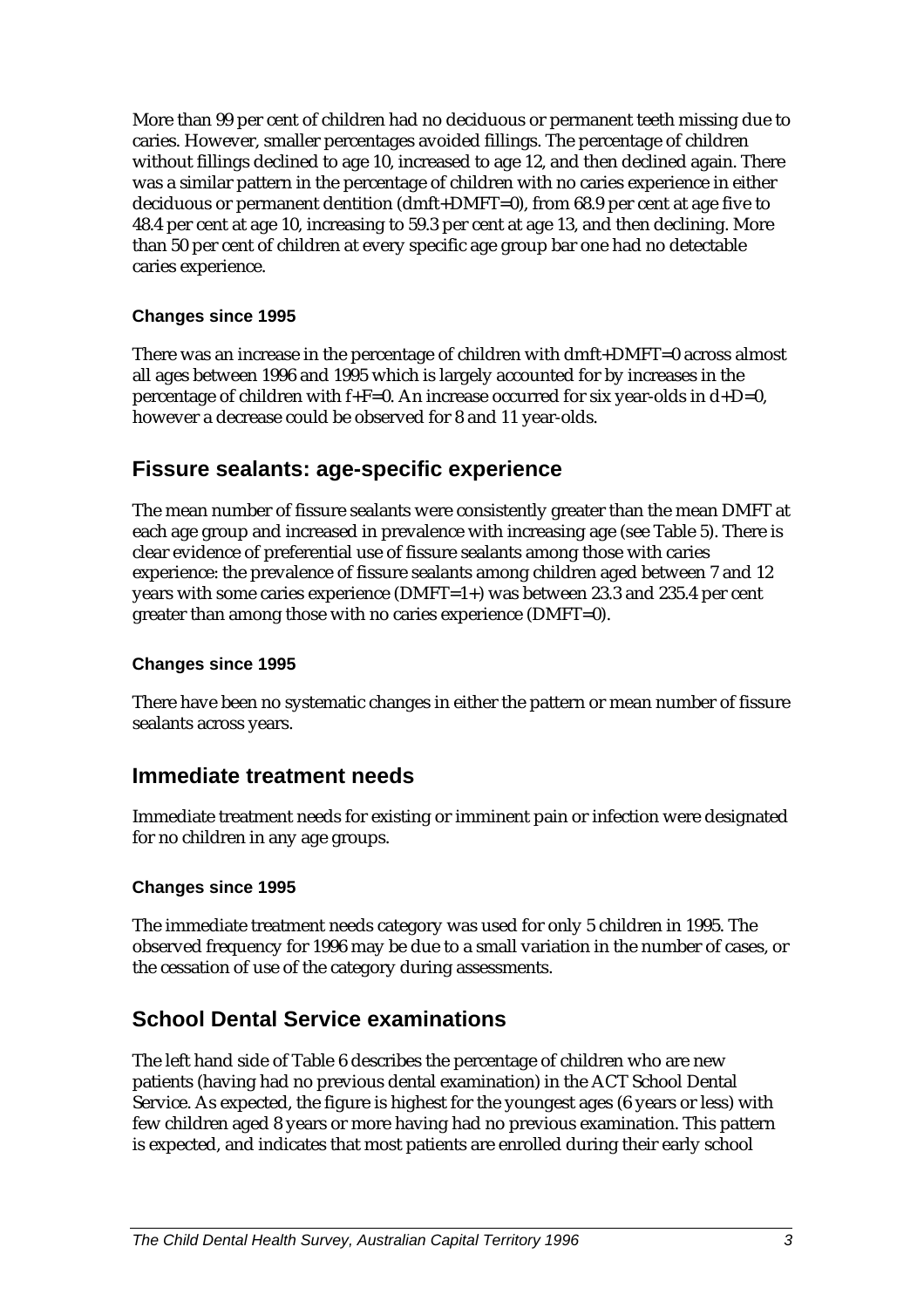years. The result of 10.9 per cent for 13 year-olds appears anomalous and is not immediately explicable.

The right hand side of Table 6 refers to children with previous examinations, and indicates their distribution according to time since last dental examination. Less than 43 per cent of children in all key ages received examinations within 7 to 12 months of their previous examination with greater than 43 per cent occurring between 13 to 24 months. A minority of children were re-examined either within six months or after two years. Time since last examination increases across age groups: whereas 54.4 per cent of five year-olds had an examination within the previous year this figure was only 26 per cent for 14 year olds.

Time since last examination for both 6 and 12 year-olds is presented in Figure 1.

#### **Changes since 1995**

There was an increase in the percentage of children who had their last exam between 13 and 24 months previously among older children and a corresponding reduction in the percentage of children with their last visit between 7 and 12 months previous to the current exam. There was also an increase for children aged older than five years in the percentage who had not previously had an examination with the School Dental Service.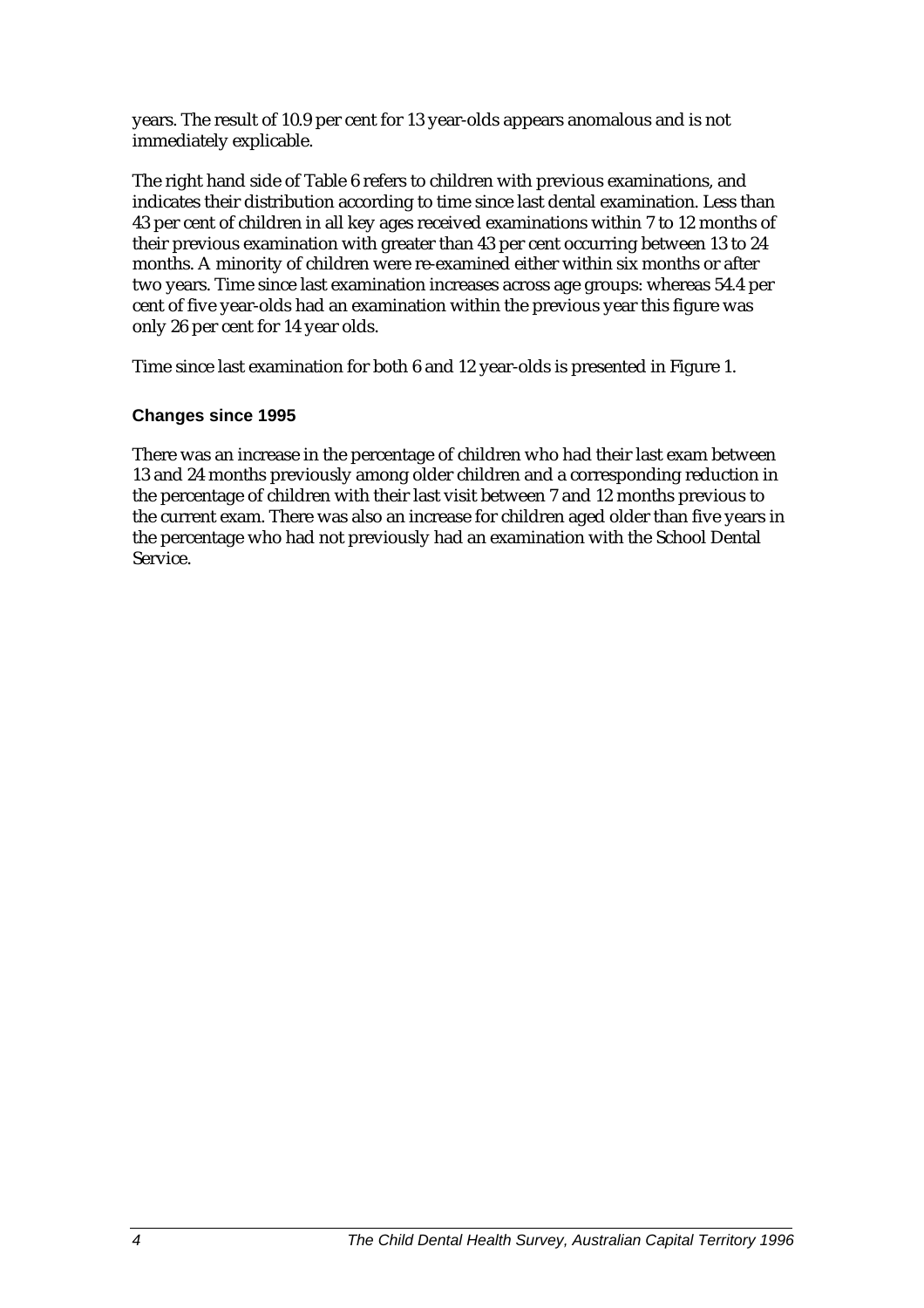# **Table 1: Demographic composition of the sample**

Data for the Child Dental Health Survey are collected from a stratified random sample of children in all Australian States and Territories. In the Australian Capital Territory the sampling ratio is 1:2.5. The following table describes the number of records processed from children in the Australian Capital Territory.

|              | No. of children in sample <sup>1</sup> |                |                |
|--------------|----------------------------------------|----------------|----------------|
| Age (years)  | <b>Males</b>                           | <b>Females</b> | <b>Persons</b> |
| 3            | 1                                      | 1              | $\overline{2}$ |
| 4            | 18                                     | 18             | 36             |
| 5            | 217                                    | 201            | 417            |
| 6            | 280                                    | 269            | 549            |
| 7            | 323                                    | 337            | 660            |
| 8            | 308                                    | 300            | 608            |
| 9            | 356                                    | 301            | 657            |
| 10           | 295                                    | 298            | 592            |
| 11           | 290                                    | 272            | 561            |
| 12           | 148                                    | 117            | 265            |
| 13           | 43                                     | 34             | 77             |
| 14           | 29                                     | 40             | 69             |
| 15           | 15                                     | 16             | 30             |
| 16           | 0                                      | 1              | 1              |
| <b>Total</b> | 2322                                   | 2203           | 4525           |

 $1$  Processed records are weighted to reflect the sampling scheme. Records from children with a known date of birth are weighted up, while records from children for whom age only is known or who were not sampled according to the desired sampling frame are weighted down. The sum of the weighted records is equivalent to the number of children sampled for the survey. The number of cases have been rounded to the nearest integer.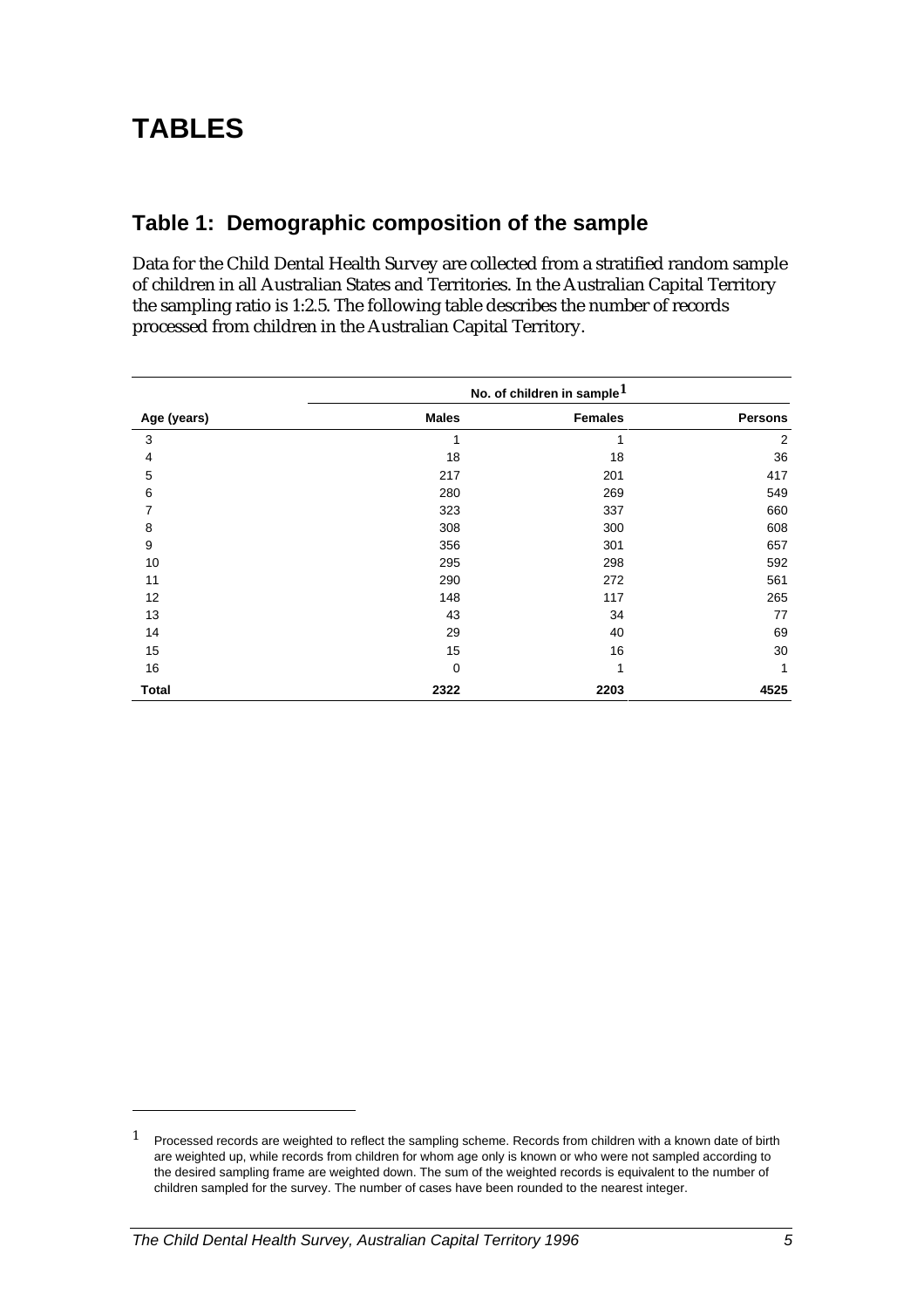### **Table 2: Deciduous teeth: age-specific experience<sup>1</sup>**

This table uses State-wide data to describe the dmft index and its components for individual (year of birth) ages. Where children received more than one examination during this period, the information derived from examinations other than the first is excluded. Age-specific indices denoted with an asterisk (\*) are those in which the relative standard error exceeds 40 per cent and population estimates of these indices are statistically unreliable.

|                |                              |                             | Decayed |      | dmft |      | d/dmft | <b>Children with</b><br>$dmft=0$ |  |
|----------------|------------------------------|-----------------------------|---------|------|------|------|--------|----------------------------------|--|
| Age<br>(years) | No. of children<br>in sample | Mean no. of<br>decid, teeth | mean    | sd   | mean | sd   | %      | %                                |  |
| $\leq 4$       | 38                           | 19.97                       | 0.48    | 1.04 | 1.20 | 2.35 | 42.1   | 70.1                             |  |
| 5              | 417                          | 19.50                       | 0.75    | 1.73 | 0.98 | 2.16 | 79.9   | 69.6                             |  |
| 6              | 549                          | 17.39                       | 0.50    | 1.22 | 0.89 | 1.82 | 62.8   | 69.5                             |  |
| 7              | 662                          | 14.48                       | 0.52    | 1.13 | 1.14 | 1.96 | 49.1   | 61.7                             |  |
| 8              | 608                          | 12.34                       | 0.49    | 1.05 | 1.29 | 2.01 | 42.0   | 56.8                             |  |
| 9              | 657                          | 10.99                       | 0.41    | 0.95 | 1.29 | 1.97 | 34.5   | 56.3                             |  |
| 10             | 592                          | 7.86                        | 0.36    | 0.78 | 1.08 | 1.63 | 34.2   | 55.9                             |  |

<sup>1</sup> Legend: d - decayed deciduous teeth

dmft - decayed, missing or filled deciduous teeth

sd - standard deviation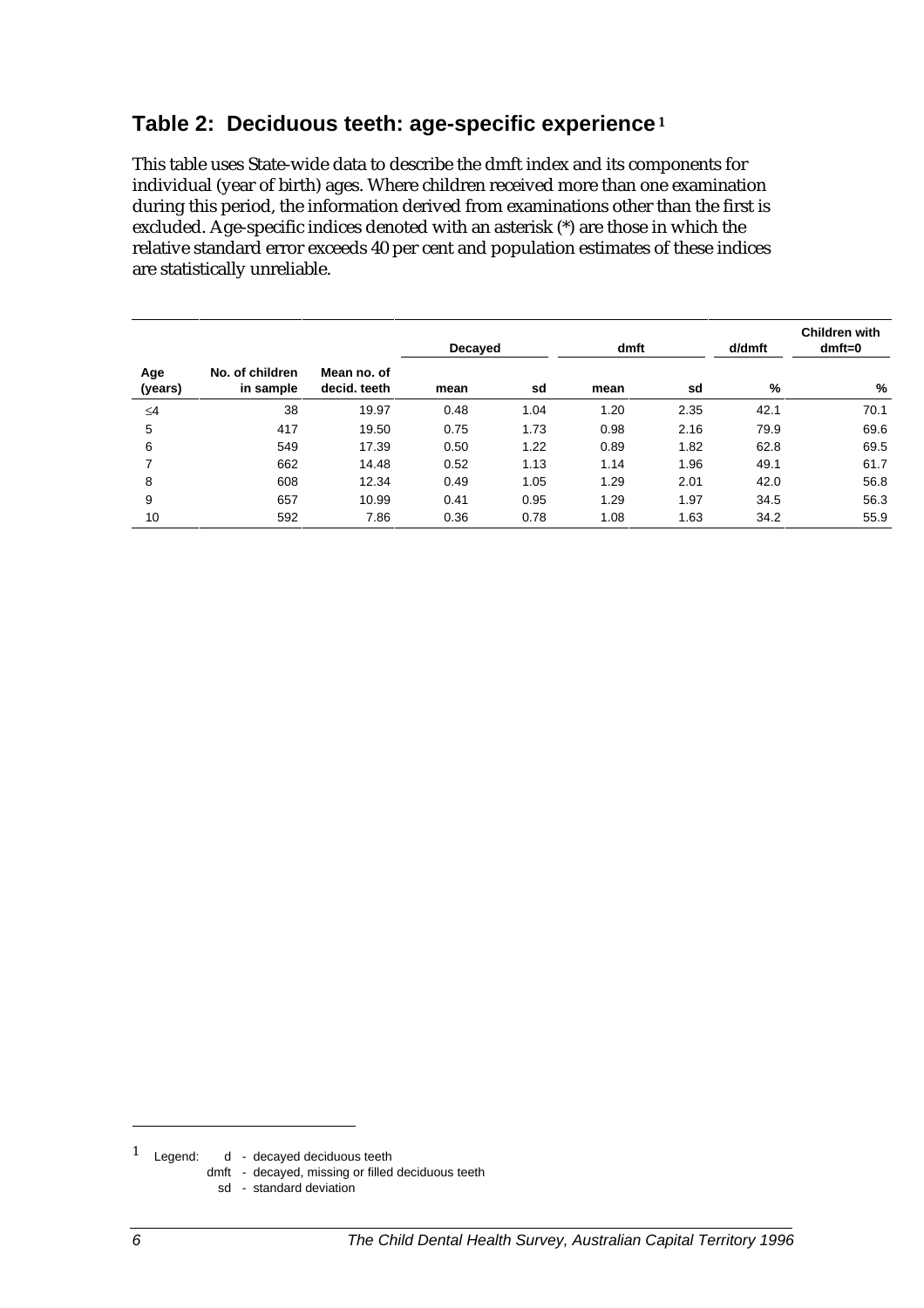#### **Table 3: Permanent teeth: age-specific experience<sup>1</sup>**

This table uses State-wide data to describe the DMFT index and its components for individual (year of birth) ages. Where children received more than one examination during this period, the information derived from examinations other than the first is excluded. Age-specific indices denoted with an asterisk (\*) are those in which the relative standard error exceeds 40 per cent and population estimates of these indices are statistically unreliable.

|                |                              |                            | Decayed |         | <b>DMFT</b> |      | <b>D/DMFT</b> | <b>Children with</b><br>$DMFT=0$ |  |
|----------------|------------------------------|----------------------------|---------|---------|-------------|------|---------------|----------------------------------|--|
| Age<br>(years) | No. of children<br>in sample | Mean no. of<br>perm. teeth | mean    | sd      | mean        | sd   | %             | %                                |  |
| 5              | 417                          | 1.08                       | $0.02*$ | $0.14*$ | 0.02        | 0.15 | 85.7          | 98.3                             |  |
| 6              | 549                          | 4.63                       | 0.02    | 0.17    | 0.03        | 0.18 | 91.7          | 97.9                             |  |
| 7              | 662                          | 8.43                       | 0.10    | 0.39    | 0.15        | 0.51 | 61.6          | 89.8                             |  |
| 8              | 608                          | 11.13                      | 0.11    | 0.40    | 0.19        | 0.55 | 61.4          | 86.8                             |  |
| 9              | 657                          | 12.69                      | 0.10    | 0.40    | 0.25        | 0.70 | 42.5          | 84.8                             |  |
| 10             | 592                          | 16.13                      | 0.09    | 0.37    | 0.27        | 0.71 | 31.3          | 82.7                             |  |
| 11             | 561                          | 19.83                      | 0.14    | 0.51    | 0.42        | 0.93 | 31.9          | 76.1                             |  |
| 12             | 267                          | 23.18                      | 0.19    | 0.60    | 0.56        | 1.02 | 31.5          | 68.6                             |  |
| 13             | 77                           | 26.69                      | 0.25    | 0.79    | 0.92        | 1.62 | 23.8          | 61.8                             |  |
| 14             | 69                           | 26.99                      | 0.37    | 0.84    | 0.86        | 1.29 | 34.9          | 54.3                             |  |
| $15+$          | 31                           | 27.53                      | $0.37*$ | $0.87*$ | 1.22        | 1.83 | 24.5          | 53.1                             |  |

-

DFMT - decayed, missing or filled permanent teeth

sd - standard deviation

<sup>1</sup> Legend: D - decayed permanent teeth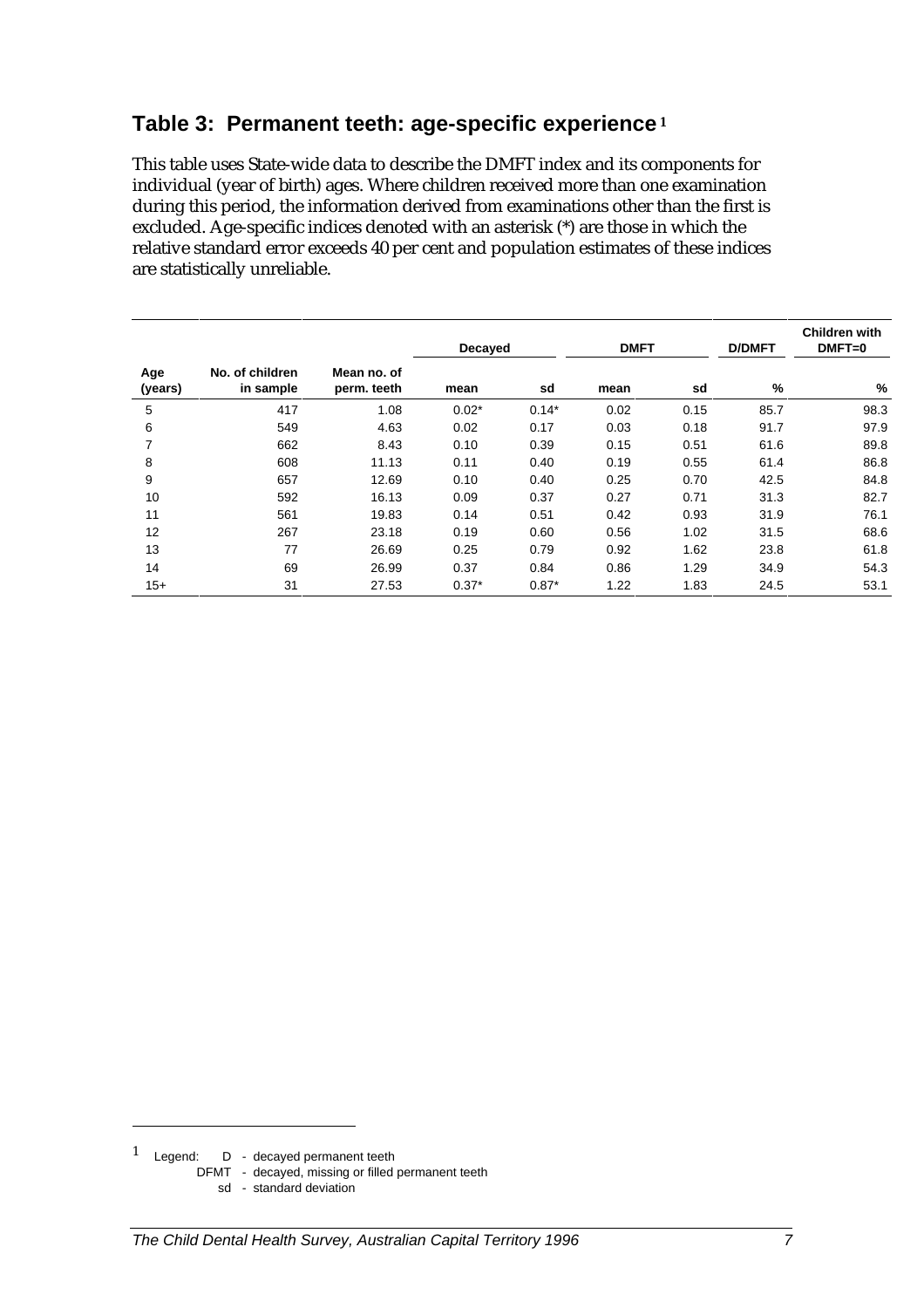#### **Table 4: All teeth: age-specific experience<sup>1</sup>**

This table uses State-wide data to describe the combined dmft and DMFT indices and their components for individual (year of birth) ages. Where children received more than one examination during this period, the information derived from examinations other than the first is excluded. Age-specific indices denoted with an asterisk (\*) are those in which the relative standard error exceeds 40 per cent, and population estimates of these indices are statistically unreliable.

|                |                              | % of children with $d+D=$ |        |              |        |        | % of children with |             |             |
|----------------|------------------------------|---------------------------|--------|--------------|--------|--------|--------------------|-------------|-------------|
| Age<br>(years) | No. of children<br>in sample | 0                         | 1      | $\mathbf{2}$ | 3      | ≥4     | $m+M=0$            | $f + F = 0$ | dmft+DMFT=0 |
| $\leq 4$       | 38                           | 80.4                      | $2.6*$ | $5.2*$       | 11.8   | 0.0    | 100.0              | 77.8        | 70.1        |
| 5              | 417                          | 72.2                      | 9.9    | 8.7          | 2.6    | 6.6    | 99.5               | 90.3        | 68.9        |
| 6              | 549                          | 76.5                      | 9.7    | 7.5          | 2.7    | 3.6    | 99.8               | 85.1        | 69.0        |
| 7              | 662                          | 69.9                      | 14.6   | 7.8          | 3.3    | 4.5    | 99.4               | 73.0        | 57.7        |
| 8              | 608                          | 68.6                      | 15.9   | 9.0          | 3.2    | 3.2    | 99.7               | 65.3        | 51.6        |
| 9              | 657                          | 73.3                      | 14.7   | 6.4          | 2.7    | 2.9    | 99.4               | 61.1        | 51.7        |
| 10             | 592                          | 72.9                      | 15.6   | 7.1          | 3.2    | 1.2    | 99.5               | 58.7        | 48.4        |
| 11             | 561                          | 76.3                      | 12.0   | 7.5          | 2.3    | 1.9    | 99.5               | 65.2        | 53.1        |
| 12             | 267                          | 81.7                      | 12.4   | 3.3          | $1.1*$ | 1.5    | 99.6               | 68.2        | 58.7        |
| 13             | 77                           | 87.3                      | 6.4    | $2.5*$       | $1.3*$ | $2.5*$ | 100.0              | 64.3        | 59.3        |
| 14             | 69                           | 77.1                      | 12.9   | 5.7          | $2.9*$ | $1.4*$ | 100.0              | 60.0        | 50.0        |
| $15+$          | 31                           | 81.2                      | $6.2*$ | $6.2*$       | $6.2*$ | $0.0*$ | 96.9               | 59.4        | 53.1        |

- $1$  Legend d decayed deciduous teeth
	- D decayed permanent teeth
	- m deciduous teeth missing due to caries
	- M permanent teeth missing due to caries
	- f deciduous teeth restored due to caries
	- F permanent teeth restored due to caries
	- dmft decayed, missing or filled deciduous teeth
	- DMFT decayed, missing of filled permanent teeth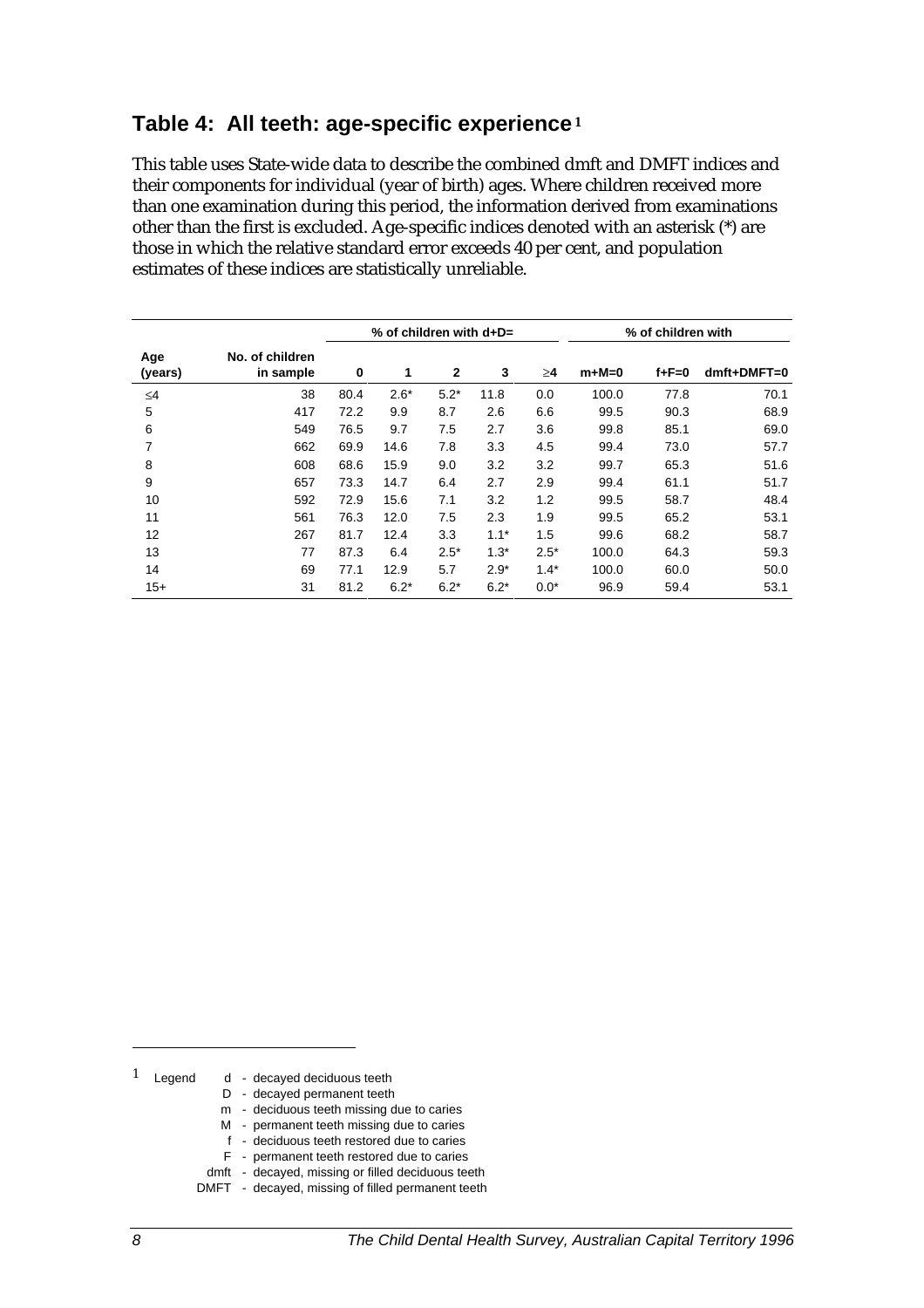### **Table 5: Fissure sealants: age-specific experience<sup>1</sup>**

This table uses State-wide data to describe the distribution of fissure sealants for individual (year of birth) ages, along with the caries experience of those who have fissure sealants and those who do not. Where children received more than one examination during this period, the information derived from examinations other than the first is excluded. Age-specific indices denoted with an asterisk (\*) are those in which the relative standard error exceeds 40 per cent, and population estimates of these indices are statistically unreliable.

|                |                              | No. of sealants |      | Children with DMFT=0 |            | Children with DMFT=1+ |                    |  |
|----------------|------------------------------|-----------------|------|----------------------|------------|-----------------------|--------------------|--|
| Age<br>(years) | No. of children<br>in sample | mean            | sd   | No.                  | $F/S = 1+$ | No.                   | % with<br>$F/S=1+$ |  |
| 6              | 549                          | 0.03            | 0.31 | 537                  | 1.5        | 12                    | 0.0                |  |
| 7              | 662                          | 0.27            | 0.89 | 594                  | 8.2        | 68                    | 27.5               |  |
| 8              | 608                          | 0.63            | 1.31 | 528                  | 19.8       | 80                    | 33.8               |  |
| 9              | 657                          | 0.93            | 1.53 | 557                  | 30.0       | 100                   | 37.4               |  |
| 10             | 592                          | 1.05            | 1.56 | 490                  | 31.0       | 102                   | 57.7               |  |
| 11             | 561                          | 1.20            | 1.64 | 427                  | 37.6       | 134                   | 61.9               |  |
| 12             | 267                          | 1.16            | 1.71 | 183                  | 34.9       | 84                    | 44.7               |  |
| 13             | 77                           | 1.90            | 2.46 | 48                   | 42.3       | 30                    | 76.7               |  |
| 14             | 69                           | 1.41            | 1.76 | 37                   | 42.1       | 31                    | 59.4               |  |
| $15+$          | 31                           | 2.25            | 3.23 | 17                   | 47.1       | 15                    | 46.7               |  |

sd - standard deviation

*The Child Dental Health Survey, Australian Capital Territory 1996 9*

<sup>1</sup> Legend: DMFT - decayed, missing or filled permanent teeth

F/S - number of fissure sealed teeth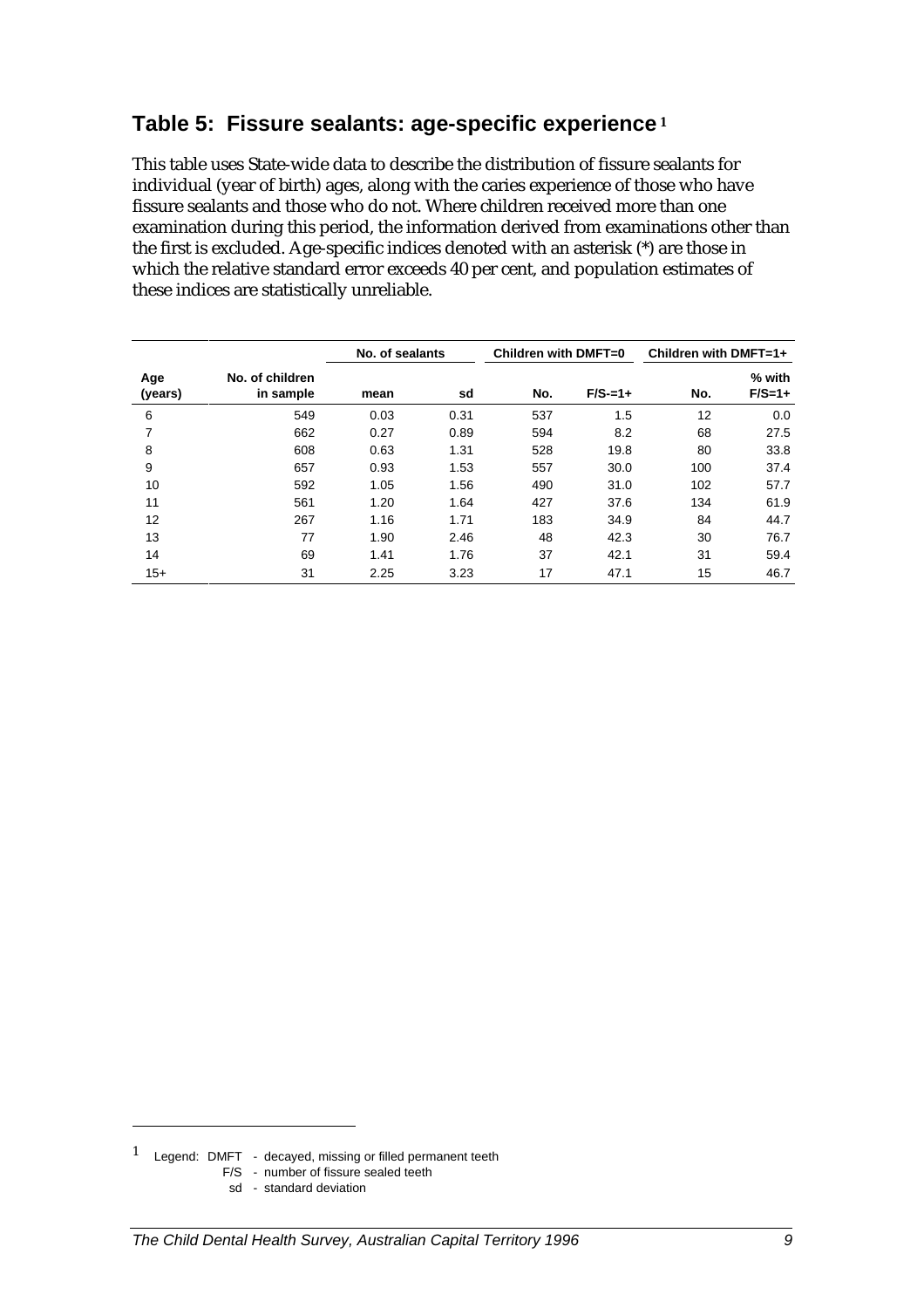# **Table 6: School Dental Service examinations**

This table describes the percentage distribution of children who have received initial and subsequent dental examinations in the School Dental Service. Data from all examinations of children who were examined during the report period are included in this table; percentage estimates denoted with an asterisk (\*) are those in which the relative standard error exceeds 40 per cent, and population estimates of these percentages are statistically unreliable.

|                |                             | <b>Previous examination in School</b> | Dental Service (%) |                | Children with previous examination<br>Months since last examination $l$ <sup>(%)</sup> |          |       |        |
|----------------|-----------------------------|---------------------------------------|--------------------|----------------|----------------------------------------------------------------------------------------|----------|-------|--------|
| Age<br>(years) | No. of children<br>examined | No                                    | Yes                | <b>Unknown</b> | $0 - 6$                                                                                | $7 - 12$ | 13-24 | $25 +$ |
| $\leq 4$       | 40                          | 37.0                                  | 39.5               | 23.5           | 0.0                                                                                    | 75.0     | 25.0  | 0.0    |
| 5              | 428                         | 47.7                                  | 26.2               | 26.1           | 12.3                                                                                   | 42.1     | 43.9  | $1.8*$ |
| 6              | 591                         | 25.6                                  | 57.3               | 17.1           | 9.9                                                                                    | 42.0     | 46.1  | 2.0    |
| 7              | 695                         | 10.3                                  | 77.7               | 12.0           | 8.0                                                                                    | 36.5     | 52.0  | 3.5    |
| 8              | 641                         | 5.2                                   | 84.3               | 10.5           | 5.8                                                                                    | 35.7     | 54.6  | 3.9    |
| 9              | 689                         | 4.0                                   | 85.6               | 10.4           | 5.9                                                                                    | 31.8     | 59.3  | 3.0    |
| 10             | 626                         | 4.6                                   | 87.2               | 8.3            | 5.6                                                                                    | 32.0     | 58.5  | 4.0    |
| 11             | 576                         | 4.8                                   | 89.6               | 5.6            | 4.2                                                                                    | 32.6     | 60.3  | 3.0    |
| 12             | 287                         | 3.1                                   | 87.3               | 9.6            | 4.3                                                                                    | 29.1     | 60.3  | 6.3    |
| 13             | 81                          | 10.9                                  | 78.8               | 10.3           | $1.5^*$                                                                                | 30.8     | 60.0  | 7.7    |
| 14             | 70                          | $4.2*$                                | 76.1               | 19.7           | $1.9*$                                                                                 | 24.1     | 59.3  | 14.8   |
| $15+$          | 33                          | $8.8*$                                | 79.4               | 11.8           | $7.4*$                                                                                 | 25.9     | 63.0  | $3.7*$ |

 $1 -$  Excludes those with no previous examination and where the date of previous examination is unknown.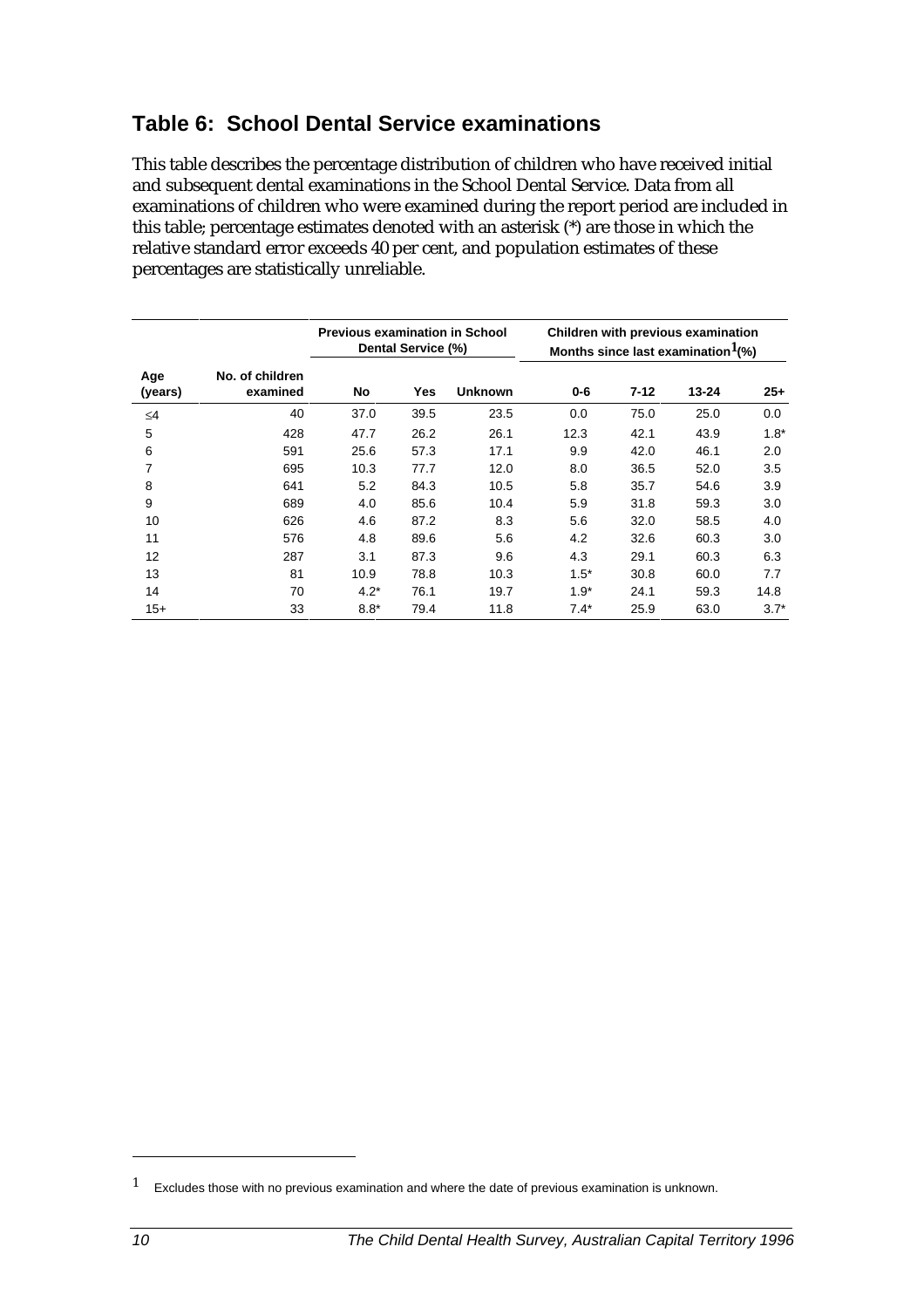# **FIGURES**



# **Figure 1: Time since last dental examination**